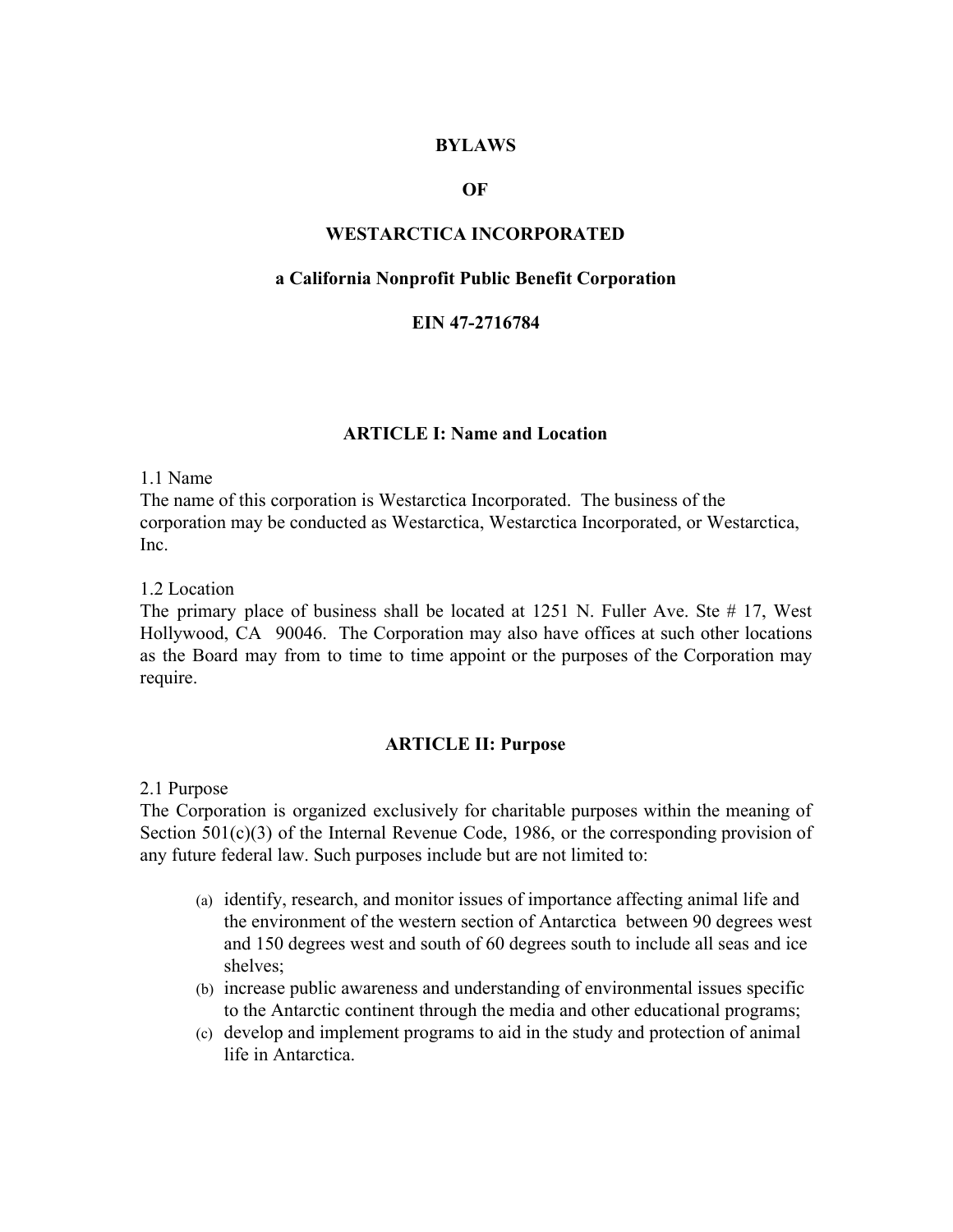# **ARTICLE III: Membership**

### 3.1 Membership

The corporation shall have no members who have any right to vote or title or interest in or to the corporation, its properties and franchises.

# 3.2 Non-Voting Affiliates

The board of directors may approve classes of non-voting affiliates with rights, privileges, and obligations established by the board. Affiliates may be individuals, businesses, and other organizations that seek to support the mission of the corporation.

The board, a designated committee of the board, or any duly elected officer in accordance with board policy, shall have authority to admit any individual or organization as an affiliate, to recognize representatives of affiliates, and to make determinations as to affiliates' rights, privileges, and obligations.

At the discretion of the board of directors, affiliates may be given endorsement, recognition and media coverage at fundraising activities or on the corporation website. Affiliates have no voting rights, and are not members of the corporation.

3.3 Dues

Any dues for affiliates shall be determined by the Board of Directors.

# **ARTICLE IV: Board of Directors**

# 4.1 Powers

Subject to the provisions of the California Nonprofit Corporation Law and any limitations in the Articles of Incorporation and these Bylaws, the activities and affairs of the corporation shall be managed and all corporate powers shall be exercised by or under the direction of the Board of Directors.

# 4.2 Number

The number of Directors shall be variable and may be increased or decreased without further amendment of these bylaws. At no time may the number of Directors be less than three (3), nor more than nine (9).

# 4.3 Qualifications and Elections

In order to be eligible to serve as a director on the Board of Directors, the individual must be at least 18 years of age and an affiliate, an experienced director of an existing board, or an individual possessing general experience in business. Directors may be elected at any board meeting by the majority vote of the existing Board of Directors. The election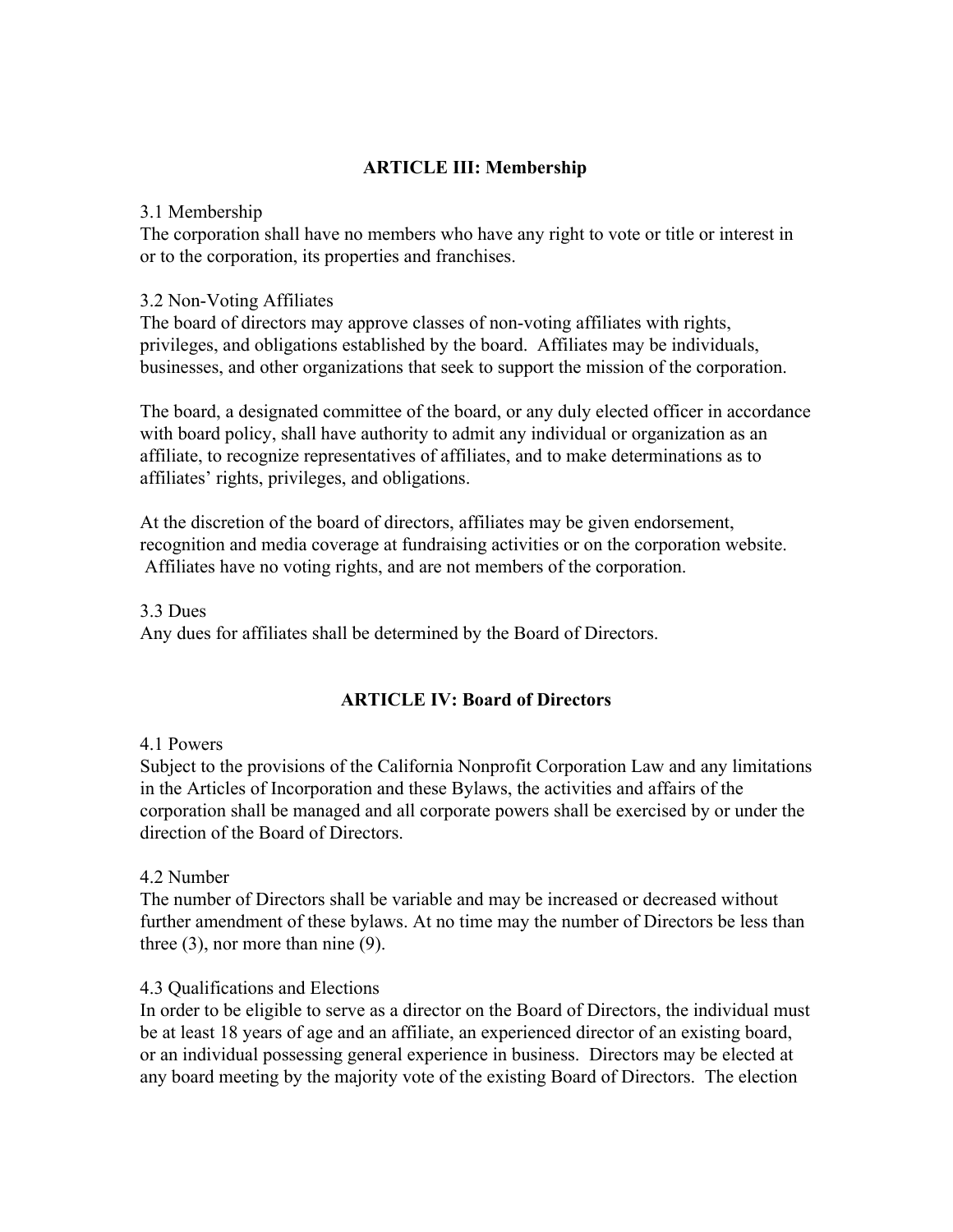of directors to replace those who have fulfilled their term of office shall take place during the annual meeting of the Board of Directors.

### 4.4 Restriction on Interested Persons

Not more than forty-nine percent (49%) of the persons serving on the Board of Directors of the Corporation at any time may be officers or employees of Westarctica Incorporated.

### 4.5 Terms

A. All directors shall be elected to serve a two-year term, however the term may be extended until a successor has been elected.

B. Director terms shall be staggered so that approximately half the number of directors will end their terms in any given period.

C. Directors may serve terms in succession.

D. The term of office shall be considered to begin January 1 and end December 31 of the second year in office, unless the term is extended until such time as a successor has been elected.

### 4.6 Meetings

Regular meetings of the Board of Directors shall be held at the place and time designated by the Board of Directors.

A. Special Meetings: Special meetings may be called by the Executive Director of the Corporation or a majority of the Board of Directors. Persons authorized to call special meetings shall provide notice of the time and location of such meetings and state the purpose thereof. No other matter shall be considered by the Board of Directors at such special meetings except upon unanimous vote of all Directors present.

B. Annual Meetings: Directors are required to meet at least once each year for the purpose of organization, the election of officers, and transaction of other business. The time and location of such meeting shall be noticed in writing.

### 4.7 Notice and Waiver

Notice of regular meetings and special meetings need not be in writing. Attendance at any meeting shall be considered waiver of the notice requirement thereof.

### 4.8 Quorum

A quorum shall consist of a majority of the Directors. If at any meeting, less than a quorum is present, the majority may adjourn the meeting without further notice to the absent Directors.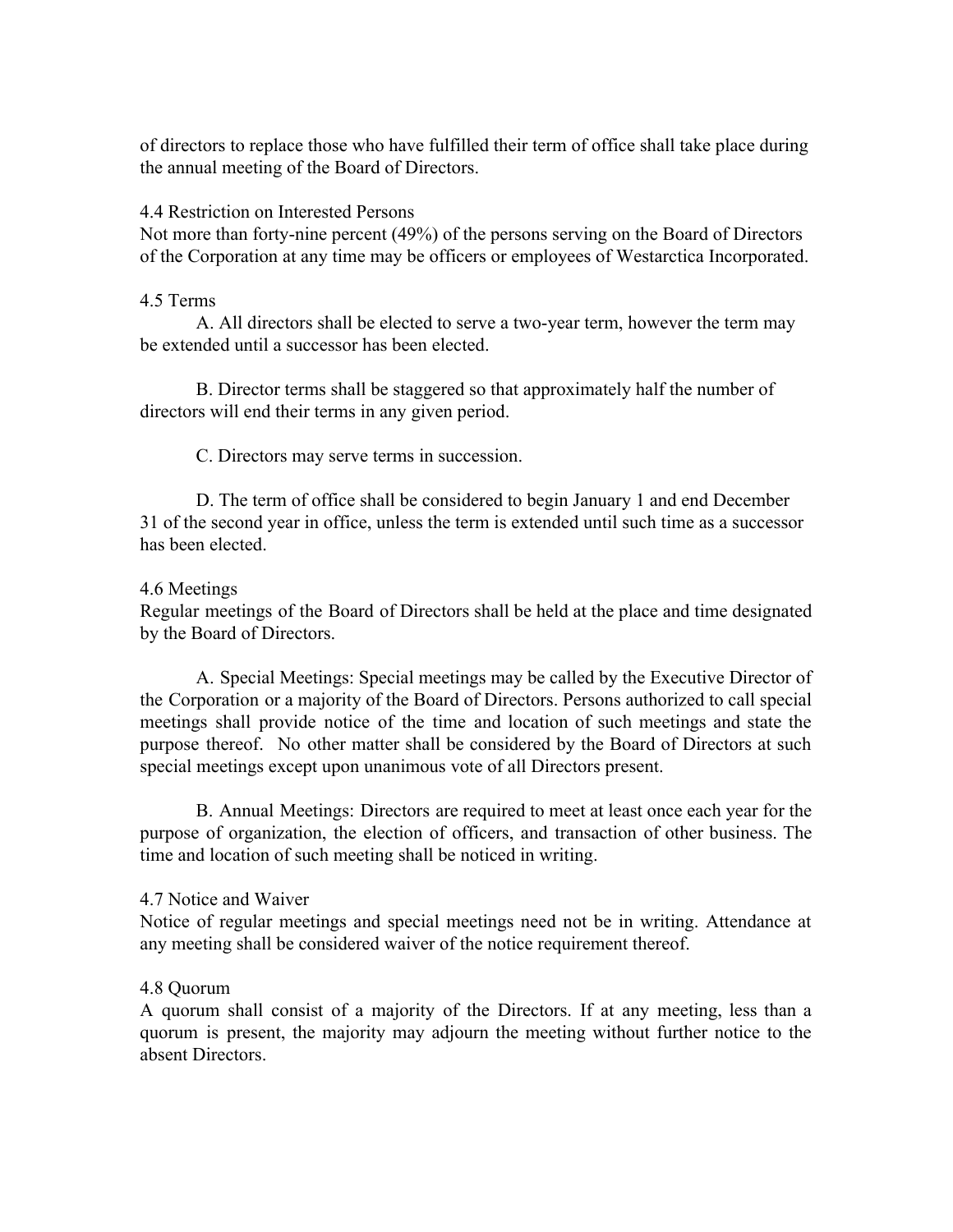# 4.9 Vacancy

Any vacancy occurring in the Board of Directors shall be filled by majority vote of the remaining Directors, though less than a quorum. Each person so elected shall serve until the duration of the unexpired term, or until the next annual meeting.

### 4.10 Removal

Any Director may be removed by majority vote of the remaining Directors for failure to act in the best interests of the Corporation, or lack of sympathy with the stated purpose of the Corporation.

### 4.11 Participation

Except as required otherwise by California law, the Articles of Incorporation, or these Bylaws, directors may participate in annual or special meetings through the use of any means of communication by which all directors participating may simultaneously hear each other during the meeting, including in person, internet video meeting or by telephonic conference call.

### 4.12 Compensation

Directors shall receive no compensation for their service as Directors.

### 4.13 Committees

The Board of Directors may, by the resolution adopted by a majority of the directors then in office, designate one or more committees, each consisting of two or more directors, to serve at the pleasure of the board. Any committee, to the extent provided in the resolution of the board, shall have all the authority of the board, except that no committee, regardless of board resolution, may:

- A. Take any final action on matters which also requires board members' approval or approval of a majority of all members;
- B. Fill vacancies on the board of directors in any committee which has the authority of the board;
- C. Amend or repeal Bylaws or adopt new Bylaws;
- D. Amend or repeal any resolution of the board of directors which by its express terms is not so amendable or repealable;
- E. Appoint any other committees of the board of directors or the members of these committees;
- F. Expend corporate funds to support a nominee for director; or approve any transaction; to which the corporation is a party and one or more directors have a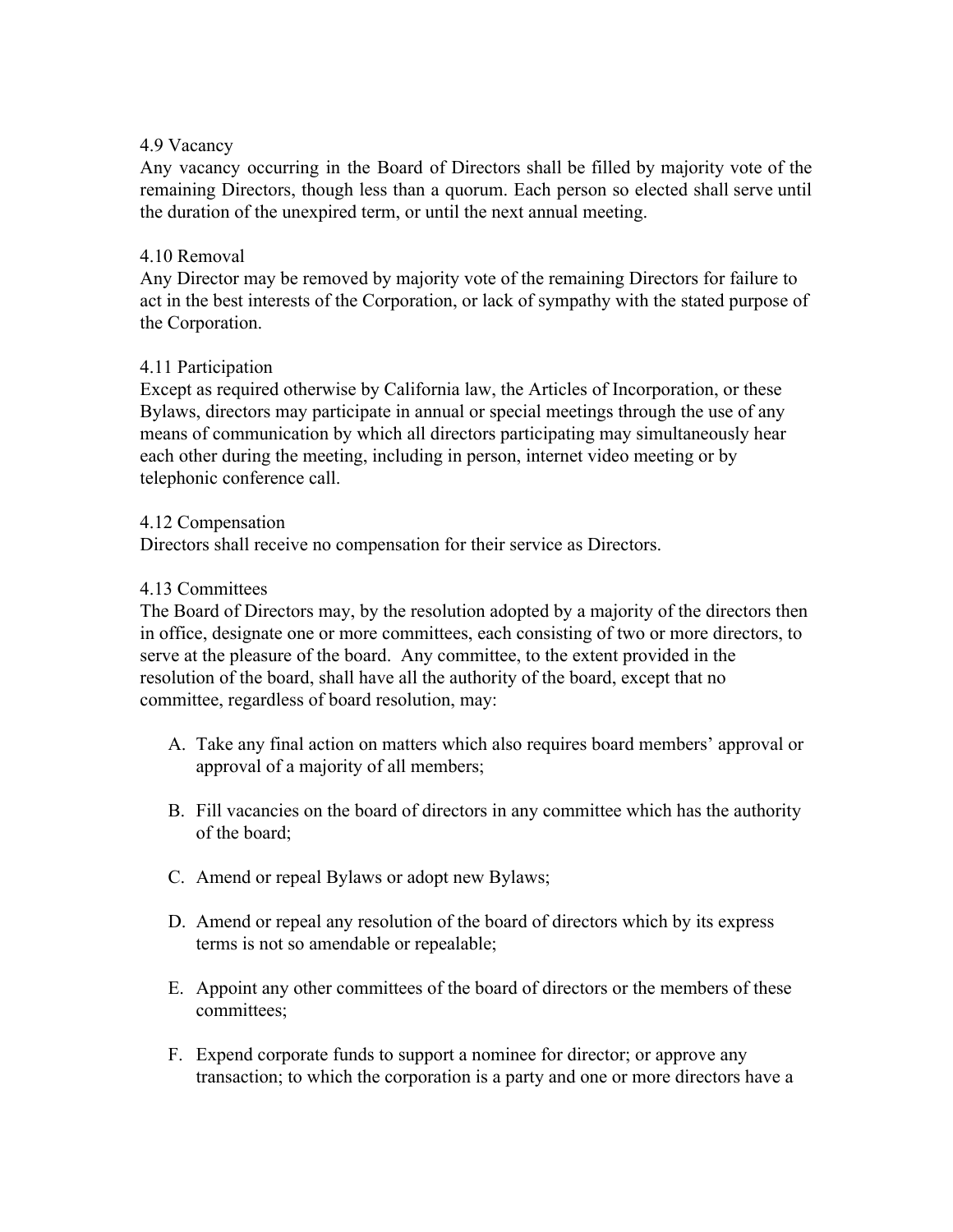material financial interest; or between the corporation and one or more of its directors or between the corporation or any person in which one or more of its directors have a material financial interest.

# **ARTICLE V: Officers**

### 5.1 Designation of Officers

The officers of the corporation shall consist of the Chairperson of the Board, the Executive Director, the Secretary, and the Treasurer, and each of them shall be appointed by the Board of Directors. The corporation may also have one or more Assistant Executive Directors, one or more Assistant Secretaries and Assistant Treasurers, one or more Office Directors, and such other officers as may be appointed by the Board of Directors, or with authorization from the Board of Directors by the Executive Director or some other officer. The order of seniority of the Assistant Executive Directors shall be in the order of their nomination, unless otherwise determined by the Board of Directors. The Board of Directors shall designate one officer as the Chief Financial Officer of the corporation. In the absence of such designation, the Treasurer shall be the Chief Financial Officer.

Any two or more offices may be held by the same person, except that neither the Secretary nor the Chief Financial Officer may serve concurrently as either the Executive Director or the Chairperson of the Board. The Board of Directors may appoint, and may empower the Executive Director or another officer to appoint, such other officers as the activities of the corporation may require, each of whom shall have such authority and perform such duties as are provided in these Bylaws or as the Board of Directors may from time to time determine.

Any officer may resign at any time by giving written notice to the Board of Directors, the Executive Director, or the Secretary of the corporation, without prejudice, however, to the rights, if any, of the corporation under any contract to which such officer is a party.

#### 5.2 Election and Term

Officers of the Corporation shall be reelected at the annual meeting of the Board of Directors, and shall serve for three years or until their replacements are elected and qualified.

### 5.3 Removal

At any regular or special meeting, any officer may be removed by majority vote of the Board of Directors for failure to carry out the duties of the office as prescribed by these bylaws, conduct detrimental to the Corporation, or for lack of sympathy with the stated purpose of the Corporation. Any officer proposed to be removed is entitled to five (5)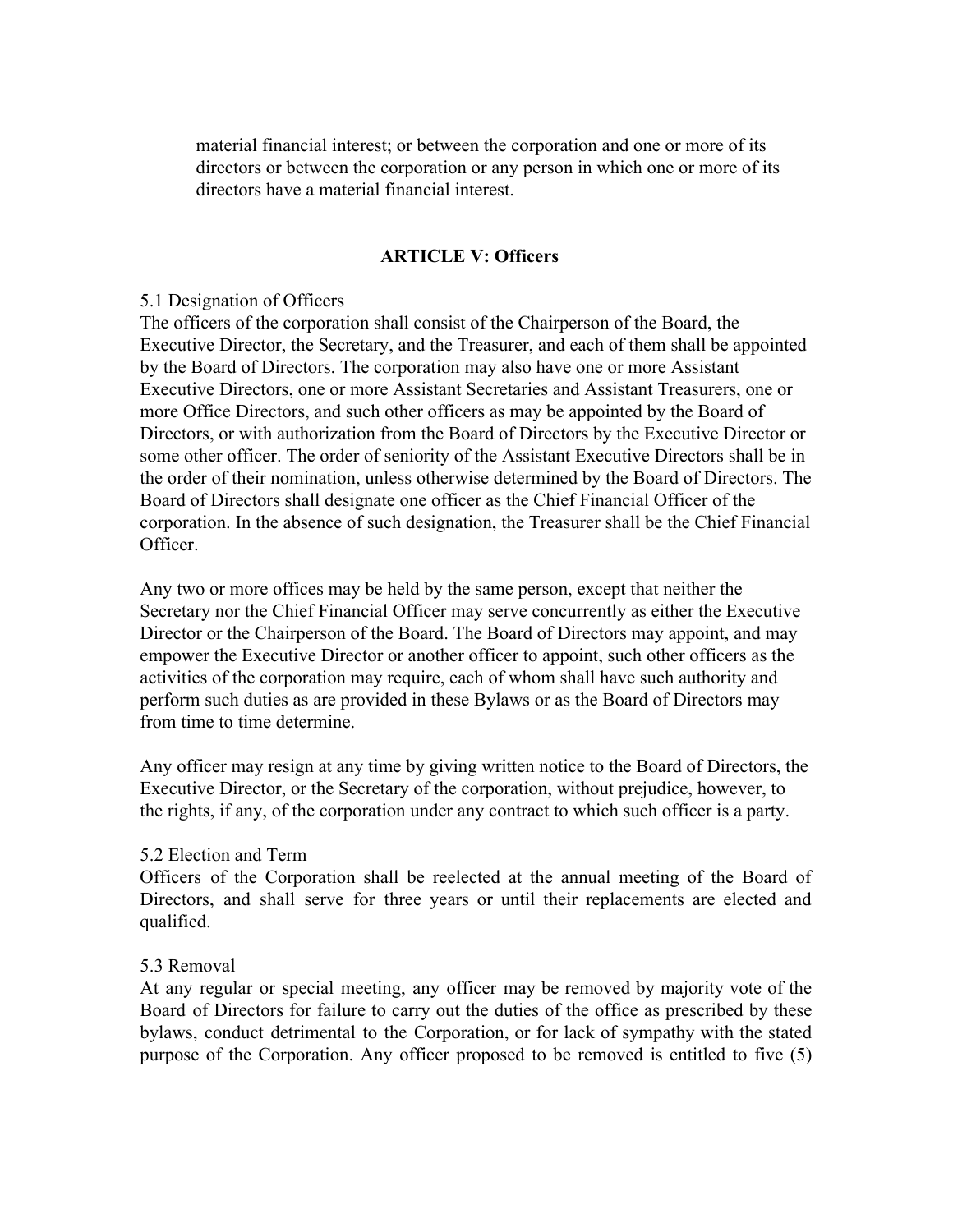business day's notice of the meeting at which the removal shall be considered and may address the Board of Directors at such meeting.

### 5.4 Compensation

Officers of the Corporation shall receive reasonable compensation as fixed by the Board of Directors. The fact that any officer is also a Director shall not preclude receipt of reasonable compensation for services provided under Article V of these bylaws.

### 5.5 Vacancy

Vacancies, in any office for any reason, shall be filled by the Board of Directors for the unexpired term of office.

### 5.6. Duties of Office

A. Chairperson of the Board: The Chairperson of the Board shall, when present, preside at all meetings of the Board of Directors and shall perform all the duties commonly incident to that office. The Chairperson of the Board shall have authority to execute in the name of the corporation all bonds, contracts, deeds, leases, and other written instruments to be executed by the corporation (except where by law the signature of the Executive Director is required), and shall perform such other duties as the Board of Directors may from time to time determine. The Chairperson of the Board may be a full-time employee of the corporation. The Chairperson may assume and perform the duties of the Executive Director in the absence or disability of the Executive Director or whenever the office of the Executive Director is vacant. Subject to the direction of the Board of Directors, the Chairperson of the Board shall supervise the Executive Director in the performance of his or her duties.

A. Executive Director: The Executive Director is the Chief Executive Officer of this Corporation and will, subject to the control of the Board of Directors or any Committees, supervise and control the affairs of the Corporation. The Executive Director will perform all duties incident to the office of CEO and any other duties that may be required by these Bylaws or prescribed by the Board of Directors.

B. Assistant Executive Director: The Assistant Executive Director will perform all duties and exercise all powers of the Executive Director when he/she is absent or is otherwise unable to act. The Assistant Executive Director will perform any other duties that may be prescribed by the Board of Directors.

C. Secretary: The Secretary will keep minutes of all meetings of the Board of Directors. As the custodian of the corporate records, give all notices as are required by law or by these Bylaws, and generally perform all duties incident to the office of Secretary and any other duties as may be required by law, by the Bylaws, or which may be assigned by the Board of Directors.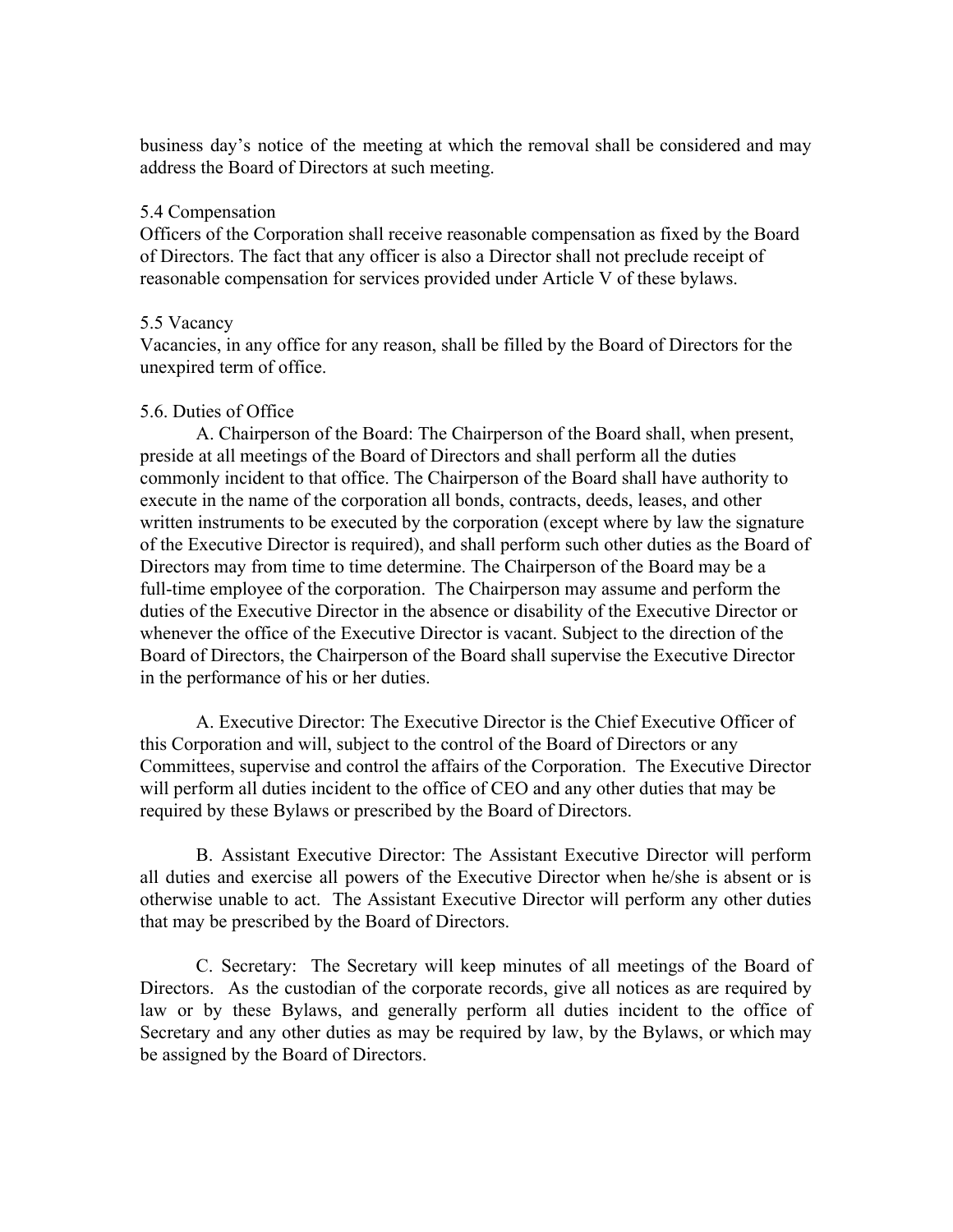D. Treasurer: The Treasurer will have charge and custody of all funds of this Corporation, and will deposit the funds as required by the Board of Directors, keep and maintain adequate and correct accounts of the Corporation's properties and business transactions, and render reports and accountings to the Directors. The Treasurer will perform all duties incident to the office of Treasurer, and any other duties that may be required by these Bylaws or prescribed by the Board of Directors.

### **ARTICLE VI: Restrictions on Actions**

6.1 All the assets and earnings of the Corporation shall be used exclusively for its exempt purposes, including the payment of expenses incidental thereto. No part of any net earnings shall inure to the benefit of any employee of the Corporation or be distributed to its Directors, officers, or any private person, except that the Corporation shall be empowered to pay reasonable compensation for services rendered and make payments and distributions in furtherance of the purposes set forth in Article II of these bylaws.

6.2 Notwithstanding any other provision of these bylaws, the Corporation will not carry on any activities not permitted by an organization exempt under Section  $501(c)(3)$ , Internal Revenue Code, 1986, or the corresponding provision of any future federal law, or organizations whose contributions which are exempt under Section 170(c)(2), Internal Revenue Code, 1986, or the corresponding provision of any future federal law. The Corporation shall have no capital stock, pay no dividends, distribute no part of its net income or assets to any Directors, Officers, and private property of the subscribers, Directors or Officers shall not be liable for the debts of the Corporation.

6.3 No substantial part of the Corporation's activity shall be for the carrying on of a campaign of propaganda or otherwise attempting to influence legislation. The Corporation shall not participate in any political campaign, will not engage in political campaigns or attempt to influence legislation or interfere with any political campaign on behalf or in opposition to any candidate for public office.

6.4 In particular, but not without limitation of the generality of the foregoing paragraph, during such time as the Corporation may be considered a private foundation as defined by Section 509(a), Internal Revenue Code, 1986, or the corresponding provision of any future federal law, it shall not:

A. Fail to distribute its income for each taxable year at such time and in such manner as not to become subject to the tax on undistributed income imposed by Section 4942, Internal Revenue Code, 1986, or the corresponding provision of any future federal law.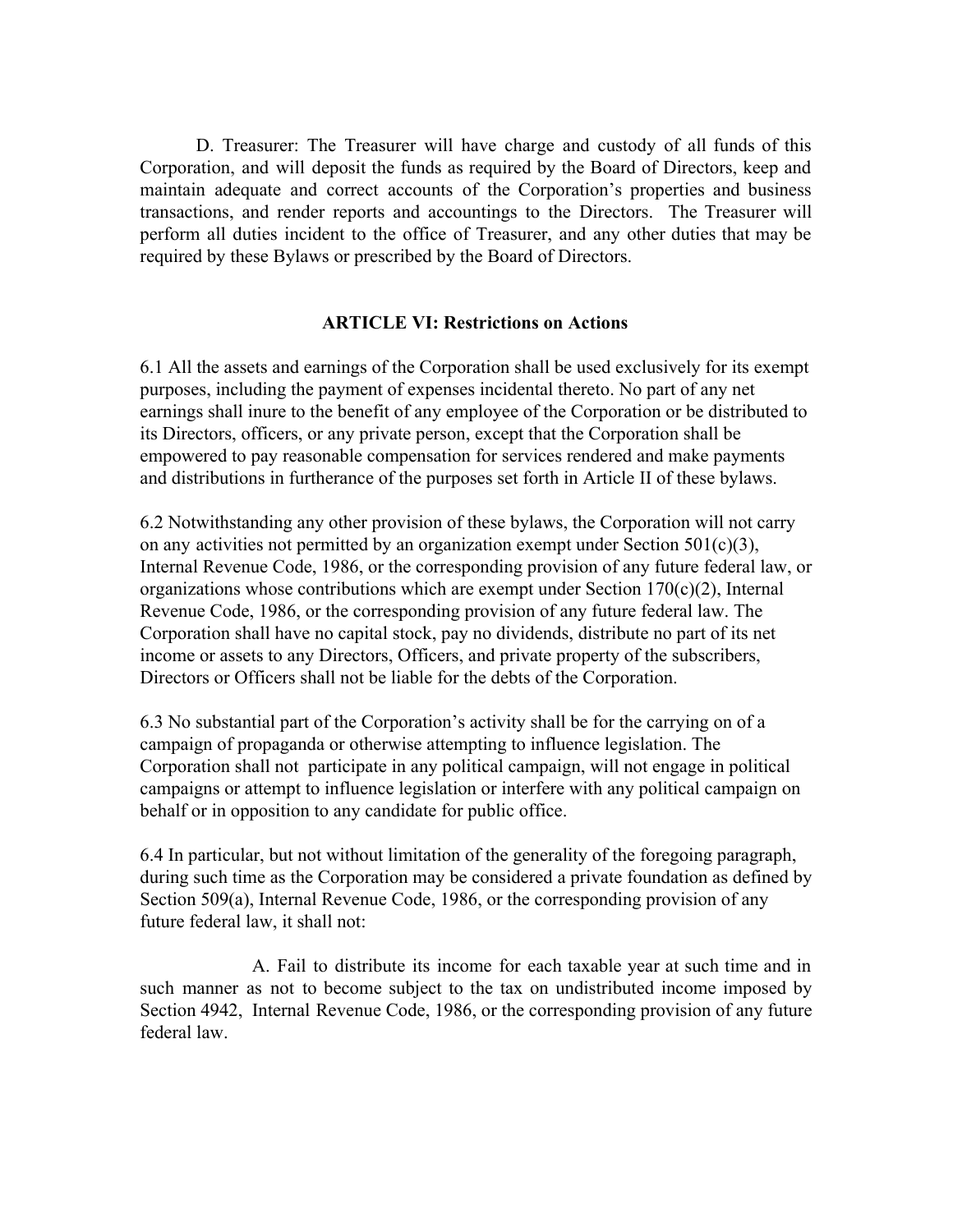B. Engage in any act of self-dealing as defined in Section 4941(d), Internal Revenue Code, 1986, or the corresponding provision of any future federal law.

C. Retain any excess business holdings as defined in Section 4943(c), Internal Revenue Code, 1986, or the corresponding provision of any future federal law.

D. Make any investment on such manner as to subject it to tax under Section 4944, Internal Revenue Code, 1986, or the corresponding provision of any future federal law.

E. Make any taxable expenditures as defined in Section 4945(d), Internal Revenue Code, 1986, or the corresponding provision of any future federal law.

### **ARTICLE VII: Contracts, Checks, Deposits and Funds**

### 7.1 Contracts

The Board of Directors may authorize, by general resolution, a Director or Directors, an agent or agents, in addition to persons authorized by these bylaws to enter into any contract on behalf of the Corporation.

### 7.2 Checks, Drafts and Orders of Payment

All checks, drafts, notes, or orders of payment or other evidence of indebtedness issued in the name of the Corporation shall be signed by the Officer or Board agent such as the Board of Directors may from time to time designate by general resolution of the Board of Directors.

### 7.3 Deposits

All funds of the Corporation shall be deposited from time to time to the credit of the Corporation in such banks, trust companies, or other depositories as the Board of Directors may designate.

### 7.4 Gifts

The Directors, collectively or individually, any officer, or designated agent may accept gifts, contributions, bequests, or devise of any property on behalf of the Corporation.

### 7.5 Loans

No Director, Officer, or agent shall have the authority, on behalf to the Corporation, to enter into a loan or any other contract of indebtedness except by unanimous vote in a specific resolution of the Board of Directors. The authority designated by this provision shall be limited to a single and specific instance.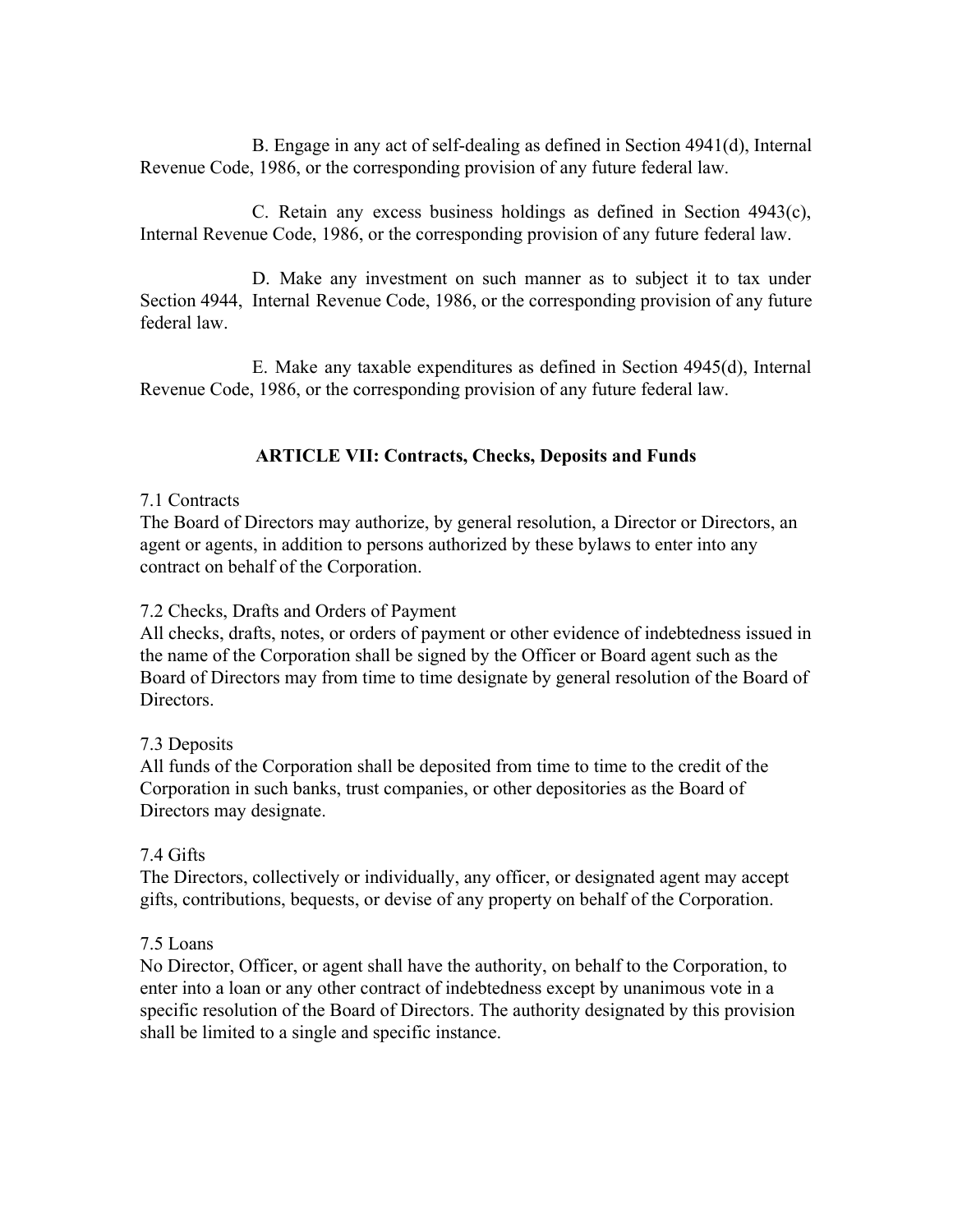### **ARTICLE VIII: Dissolution**

Upon dissolution of the Corporation, the Board of Directors shall, after paying or making provision for payment of all liabilities of the Corporation, including the costs and expenses of such dissolution, dispose of all the assets of the Corporation exclusively for the exempt purposes of the Corporation or distributed to an organization described in Section  $501(c)(3)$  or  $170(c)(2)$  of the Internal Revenue Code, 1986 or the corresponding provisions of any future federal law, as shall be selected by the last Board of Directors. None of the assets will be distributed to any officer or director of the Corporation. Any such assets so disposed of shall be disposed of by, and in the manner designated by, the state court having jurisdiction over the matter.

### **ARTICLE IX: Statement of Nondiscrimination**

Notwithstanding any provision of these bylaws, the Corporation shall not discriminate against any director, officer, employee, applicant, or participant on the basis of sex, race, religion, ethnicity, sexual orientation, gender identity, or national origin.

### **ARTICLE X: Amendments**

The Board of Directors shall have the power to amend, alter, make and repeal the Bylaws of the Corporation, Charter, or the Articles of Incorporation by majority vote.

### **ARTICLE XI: Counterterrorism and Due Diligence Policy**

In furtherance of its exemption by contributions to other organizations, domestic or foreign, Westarctica Incorporated shall stipulate how the funds will be used and shall require the recipient to provide the corporation with detailed records and financial proof of how the funds were utilized.

Although adherence and compliance with the US Department of the Treasury's publication the "Voluntary Best Practice for US. Based Charities" is not mandatory, Westarctica Incorporated willfully and voluntarily recognizes and puts to practice these guidelines and suggestions to reduce, develop, re-evaluate and strengthen a risk-based approach to guard against the threat of diversion of charitable funds or exploitation of charitable activity by terrorist organizations and their support networks.

Westarctica Incorporated shall also comply and put into practice the federal guidelines, suggestion, laws and limitation set forth by pre-existing U.S. legal requirements related to combating terrorist financing, which include, but are not limited to, various sanctions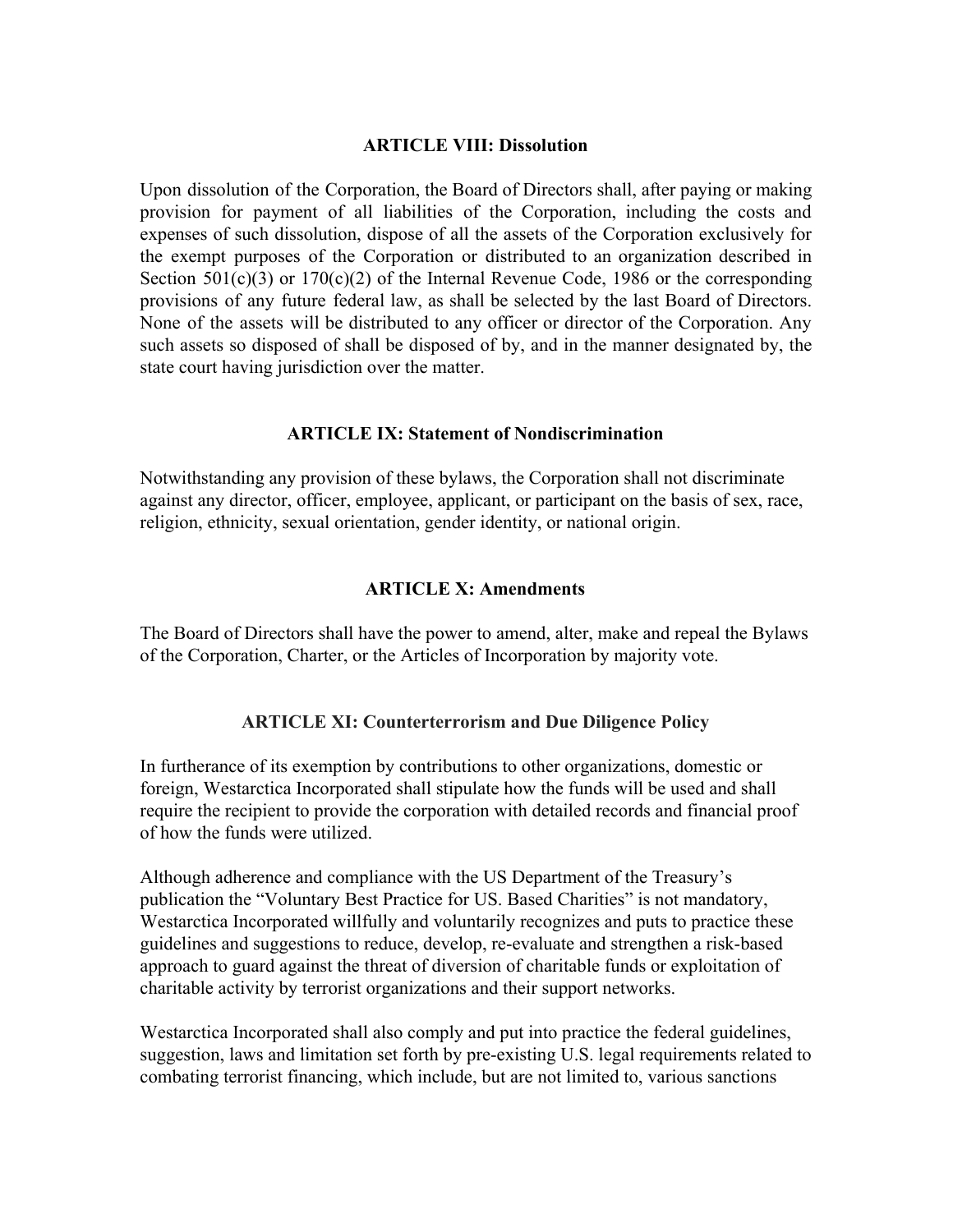programs administered by the Office of Foreign Assets Control (OFAC) in regard to its foreign activities.

### **ARTICLE XII: Advisory Committee**

### 12.1 Objectives and Purposes

The Board of Directors may appoint individuals to serve on an advisory committee which shall advise the Board of Directors of the corporation concerning the corporation's activities in promoting and advocating of the protection and preservation of the environment.

### 12.2 Qualifications

Individuals serving on the advisory committee shall be concerned about Antarctica, polar sciences, the environment generally, or possess special skills which the Board of Directors believes will help further the purposes of the Westarctica movement. No member of the advisory committee shall be a director or voting member of the corporation.

# **Appendix A: Conflict of Interest Policy**

### **Article I: Purpose**

The purpose of the conflict of interest policy is to protect this tax-exempt organization's (Westarctica Incorporated) interest when it is contemplating entering into a transaction or arrangement that might benefit the private interest of an officer or director of the Organization or might result in a possible excess benefit transaction. This policy is intended to supplement but not replace any applicable state and federal laws governing conflict of interest applicable to nonprofit and charitable organizations.

# **Article II: Definitions**

# 1. **Interested Person**

Any director, principal officer, or member of a committee with governing board delegated powers, who has a direct or indirect financial interest, as defined below, is an interested person.

### 2. **Financial Interest**

A person has a financial interest if the person has, directly or indirectly, through business, investment, or family: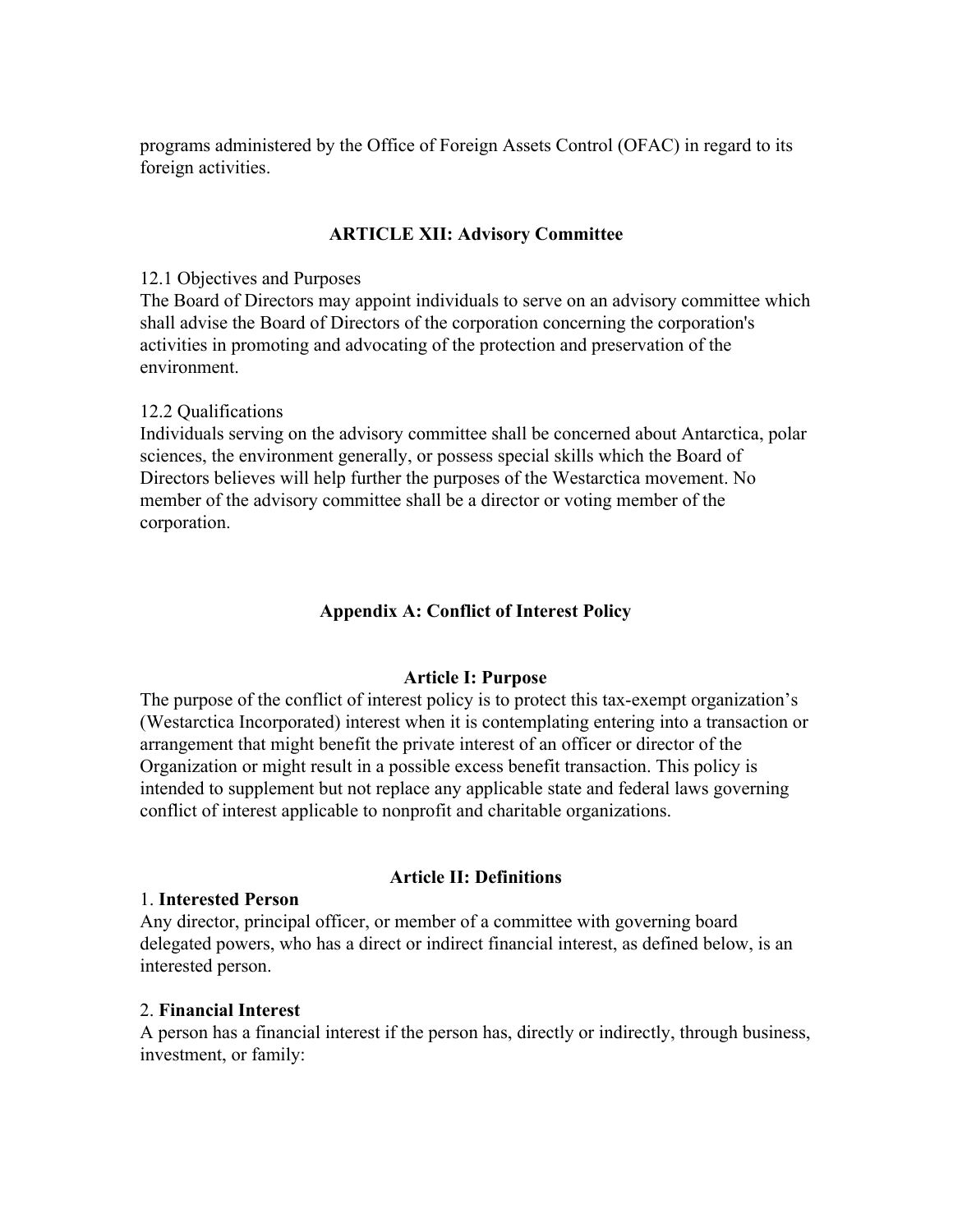**a.**An ownership or investment interest in any entity with which Westarctica Incorporated has a transaction or arrangement,

**b.**A compensation arrangement with Westarctica Incorporated or with any entity or individual with which Westarctica Incorporated a transaction or arrangement, or

**c.**A potential ownership or investment interest in, or compensation arrangement with, any entity or individual with which Westarctica Incorporated is negotiating a transaction or arrangement.

Compensation includes direct and indirect remuneration as well as gifts or favors that are not insubstantial. A financial interest is not necessarily a conflict of interest. Under Article III, Section 2, a person who has a financial interest may have a conflict of interest only if the appropriate governing board or committee decides that a conflict of interest exists.

### **Article III: Procedures**

### 1. **Duty to Disclose**

In connection with any actual or possible conflict of interest, an interested person must disclose the existence of the financial interest and be given the opportunity to disclose all material facts to the directors and members of committees with governing board delegated powers considering the proposed transaction or arrangement.

### 2. **Determining Whether a Conflict of Interest Exists**

After disclosure of the financial interest and all material facts, and after any discussion with Westarctica Incorporated interested person, he/she shall leave the governing board or committee meeting while the determination of a conflict of interest is discussed and voted upon. The remaining board or committee members shall decide if a conflict of interest exists.

### 3. **Procedures for Addressing the Conflict of Interest**

**a.**An interested person may make a presentation at the governing board or committee meeting, but after the presentation, he/she shall leave the meeting during the discussion of, and the vote on, the transaction or arrangement involving the possible conflict of interest.

**b.**The chairperson of the governing board or committee shall, if appropriate, appoint a disinterested person or committee to investigate alternatives to the proposed transaction or arrangement.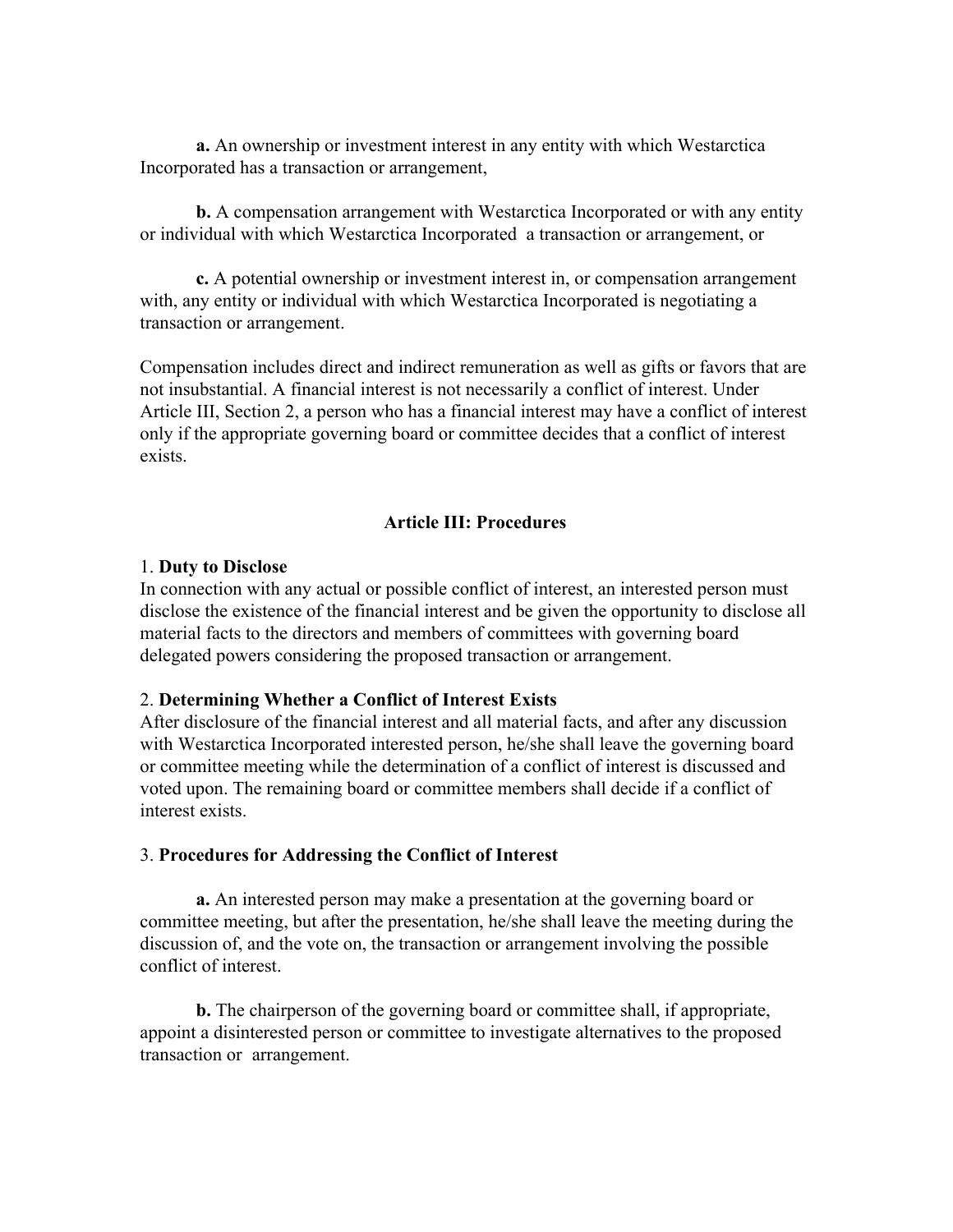**c.**After exercising due diligence, the governing board or committee shall determine whether Westarctica Incorporated can obtain with reasonable efforts a more advantageous transaction or arrangement from a person or entity that would not give rise to a conflict of interest.

**d.**If a more advantageous transaction or arrangement is not reasonably possible under circumstances not producing a conflict of interest, the governing board or committee shall determine by a majority vote of the disinterested directors whether the transaction or arrangement is in Westarctica Incorporated's best interest, for its own benefit, and whether it is fair and reasonable. In conformity with the above determination it shall make its decision as to whether to enter into the transaction or arrangement.

#### 4. **Violations of the Conflicts of Interest Policy**

**a**. If the governing board or committee has reasonable cause to believe a member has failed to disclose actual or possible conflicts of interest, it shall inform the member of the basis for such belief and afford the member an opportunity to explain the alleged failure to disclose.

**b.**If, after hearing the member's response and after making further investigation as warranted by the circumstances, the governing board or committee determines the member has failed to disclose an actual or possible conflict of interest, it shall take appropriate disciplinary and corrective action.

### **Article IV: Records of Proceedings**

The minutes of the governing board and all committees with board delegated powers shall contain:

**a.**The names of the persons who disclosed or otherwise were found to have a financial interest in connection with an actual or possible conflict of interest, the nature of the financial interest, any action taken to determine whether a conflict of interest was present, and the governing board's or committee's decision as to whether a conflict of interest in fact existed.

**b.**The names of the persons who were present for discussions and votes relating to the transaction or arrangement, the content of the discussion, including any alternatives to the proposed transaction or arrangement, and a record of any votes taken in connection with the proceedings.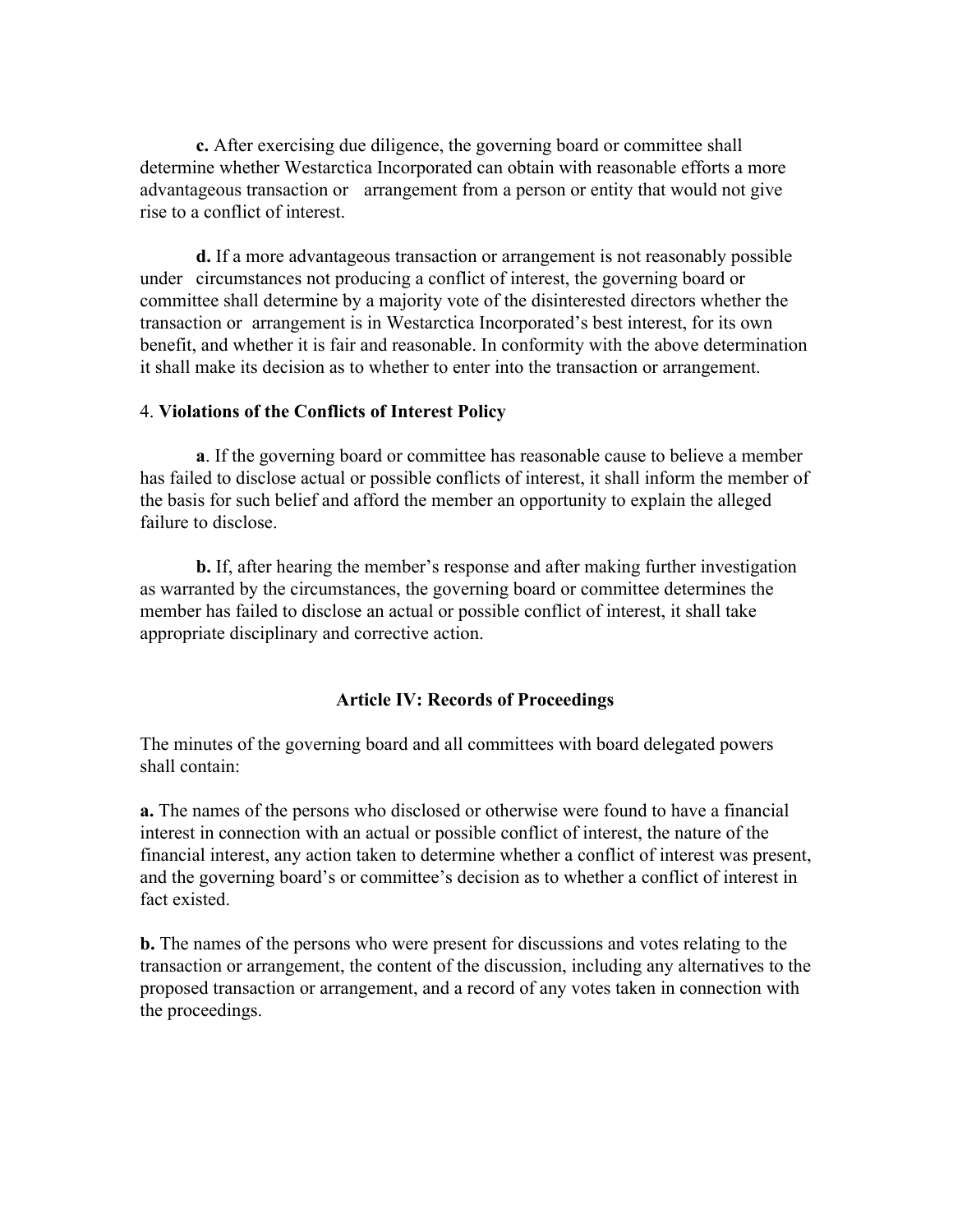### **Article V: Compensation**

**a.** A voting member of the governing board who receives compensation, directly or indirectly, from Westarctica Incorporated for services is precluded from voting on matters pertaining to that member's compensation.

**b.** A voting member of any committee whose jurisdiction includes compensation matters and who receives compensation, directly or indirectly, from Westarctica Incorporated for services is precluded from voting on matters pertaining to that member's compensation.

**c.** No voting member of the governing board or any committee whose jurisdiction includes compensation matters and who receives compensation directly or indirectly, from Westarctica Incorporated either individually or collectively, is prohibited from providing information to any committee regarding compensation.

### **Article VI: Annual Statements**

Each director, principal officer and member of a committee with governing board delegated powers shall annually sign a statement which affirms such person:

- **a.**Has received a copy of the conflicts of interest policy,
- **b.**Has read and understands the policy,
- **c.**Has agreed to comply with the policy, and

**d.** Understands Westarctica Incorporated is charitable and in order to maintain its federal tax exemption it must engage primarily in activities which accomplish one or more of its tax-exempt purposes.

#### **Article VII: Periodic Reviews**

To ensure Westarctica Incorporated operates in a manner consistent with charitable purposes and does not engage in activities that could jeopardize its tax-exempt status, periodic reviews shall be conducted. The periodic reviews shall, at a minimum, include the following subjects:

**a.**Whether compensation arrangements and benefits are reasonable, based on competent survey information and the result of arm's length bargaining.